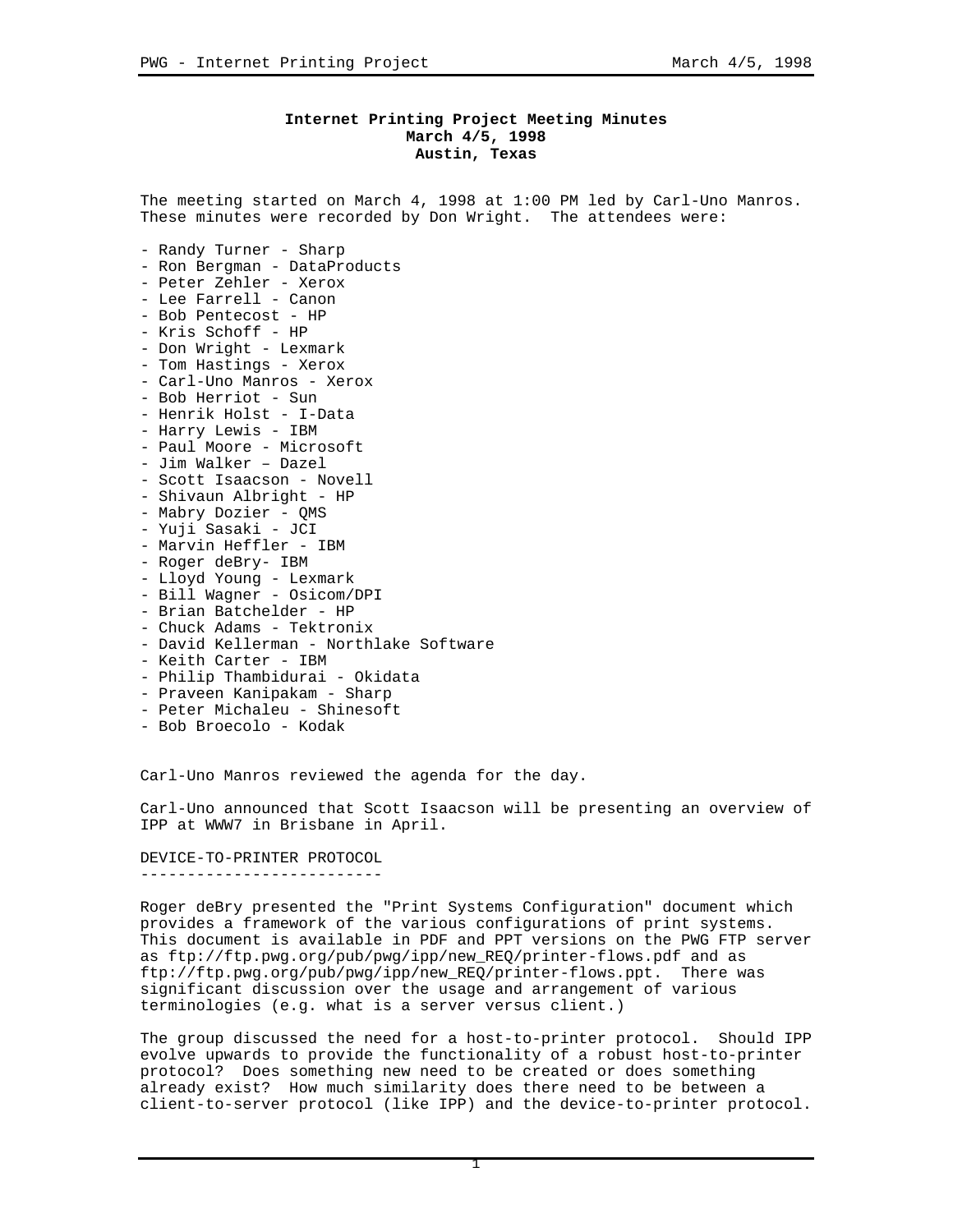Paul Moore led and others created a list of the deficiencies in IPP as a host-to-printer protocol:

1) IPP is asymmetrical: No way for the printer to generate an alert.

- 2) Today there is no peer conflict resolution in IPP. How does an IPP printer resolve being asked to print by two clients.
- 3) There is no way for the printer to solicit data from the client. For example to throttle data transfers.
- 4) The current security model might be too complex for printer devices.
- 5) Not transport neutral, depends on HTTP.
- 6) Fairly heavy duty.
- 7) No way to move data backwards.
- 8) No separate channel for control while data is being printed.
- 9) Detailed configuration and status not available.
- 10) Feature set of IPP was constrained to support low-end printer implementations.
- 11) No accounting outside of device.
- 12) No resource server
- 13) The data representation may not be sophisticated enough.

Don Wright presented an overview of IEEE Std. 1284.1-1997 to the group as an example of an existing standard for device-to-printer protocol. This presentation is available at ftp://ftp.lexmark.com/pub/ieee/1284.1/pwg12841.pdf.

Due to the absence of Jay Martin, David Kellerman and Tom Hastings briefly highlighted the characteristics and capabilities of CPAP. CPAP version 1 was released as an Informational RFC. The CPAP version 2 draft is available on the PWG ftp server. The CPAP specification is available at ftp://ftp.pwg.org/pub/pwg/cpap/cpap.pdf

The group discussed the possible courses of action on the device-toprinter protocol. Possibilities include:

- 1) Enhancing IPP, adding access to MIB objects, etc.
- 2) Mapping an enhanced IPP to raw TCP/IP
- 3) adopting/modifying an existing device-to-printer protocol
- 4) A version of IPP for devices that supports a subset of IPP plus device control specific additions

Randy Turner plans to put out a document that adds some of the desired control functionality and maps it to TCP/IP rather than using HTTP.

Don Wright will do a comparison of the IPP attributes and TIP/SI.

Scott Isaacson and Tom Hastings will investigate using an IPP follow-on (aka IPP') to access the MIB in the printer.

TESTING

-------

Peter Zehler presented and overview of the testing and verification plan. This document is available on the PWG server as ftp://www.pwg.org/pub/pwg/ipp/new\_TES/IPP-Test-Plan-980216.pdf

Several work items were identified that could be added to the test plan:

- -- Test of error codes
	- boundary conditions
	- unsupported operations, etc.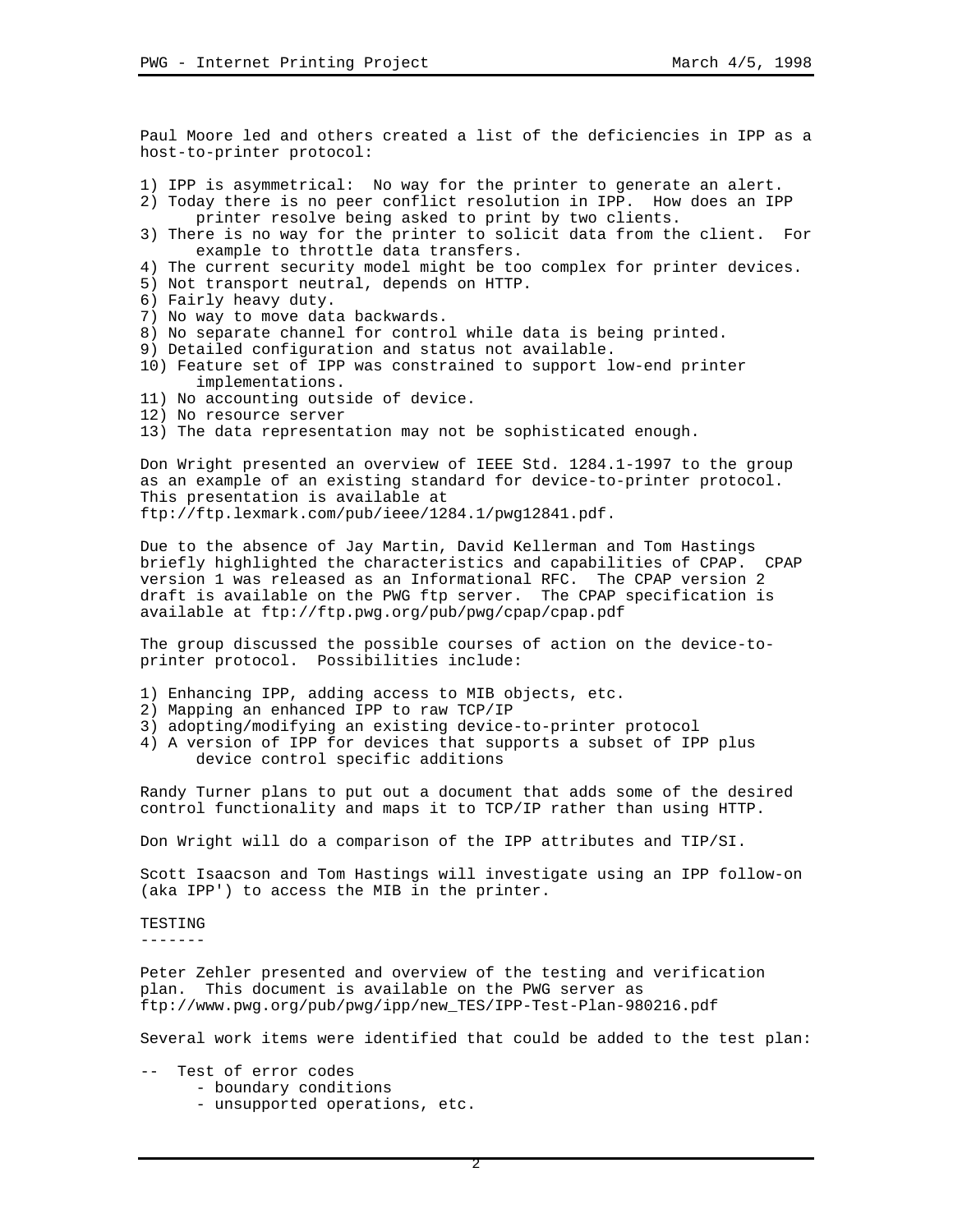- bad syntax

Peter Zehler will be collecting experience information from the test cycle that could be included as implementation experience. No significant changes were made to the plan based upon discussion.

The group discussed the need for some tools that could make the testing and interoperation verification easier. For example, a special "DIFF" that ignored things like the job id, submission time, etc. Another tool that would be useful would be a print formatter that would take the binary data and convert it into something more human readable.

Right now, the traces are stored on the ftp server as simply an binary files containing the wire transactions.

The meeting recessed at 6:00 PM.

The meeting resumed at 8:35 on March 5, 1997.

Carl-Uno reviewed the agenda for the day. The first topic of discussion was notification.

NOTIFICATION ------------

Roger deBry discussed the requirements of IPP notifications ID which is available on the PWG ftp server as ftp.pwg.org/pub/pwg/ipp/new\_NOT/IPPnotify-980219.txt.

It was pointed out that a delivery means might have different quality of service levels. For example a notification like an SNMP trap might have two qualities of service levels, one that sends the trap just once and another that continues to retry until the requestor receives it. Roger will update the document.

The group discussed the issues of security in the notification space and the possibility of intercepting notification as a way to get around IPP security that would prevent someone from looking at the printers job queue.

Roger will submit an update of the Notification Requirements document to the IETF before March 13th in order to be discussed at the LA IETF meeting.

Randy Turner reviewed the notification work being done in the IFAX/EMAIL working group. First Randy reviewed the existing "delivery status notification" (DSN) and "message disposition notification" (MDN) processes that are used by e-mail (SMTP) today. It had been proposed on the mailing list that IPP use MDN's for IPP job complete notifications.

If we were to use something like the multi-part disposition-notification we would need to include in the machine-readable section information to identify the language of any text strings.

DSN's are described in RFCs 1891-1894 (especially 1894) and MDN's in draft-ietf-receipt-mdn-08.txt.

Randy Turner next reviewed SNMP traps. SNMPv1 traps were unreliable and had not standard way to specify trap destination. In SNMPv3, there are some additions to traps called "informs." Traps are still unreliable in v3 but a standard way to specify destinations for both traps and informs

3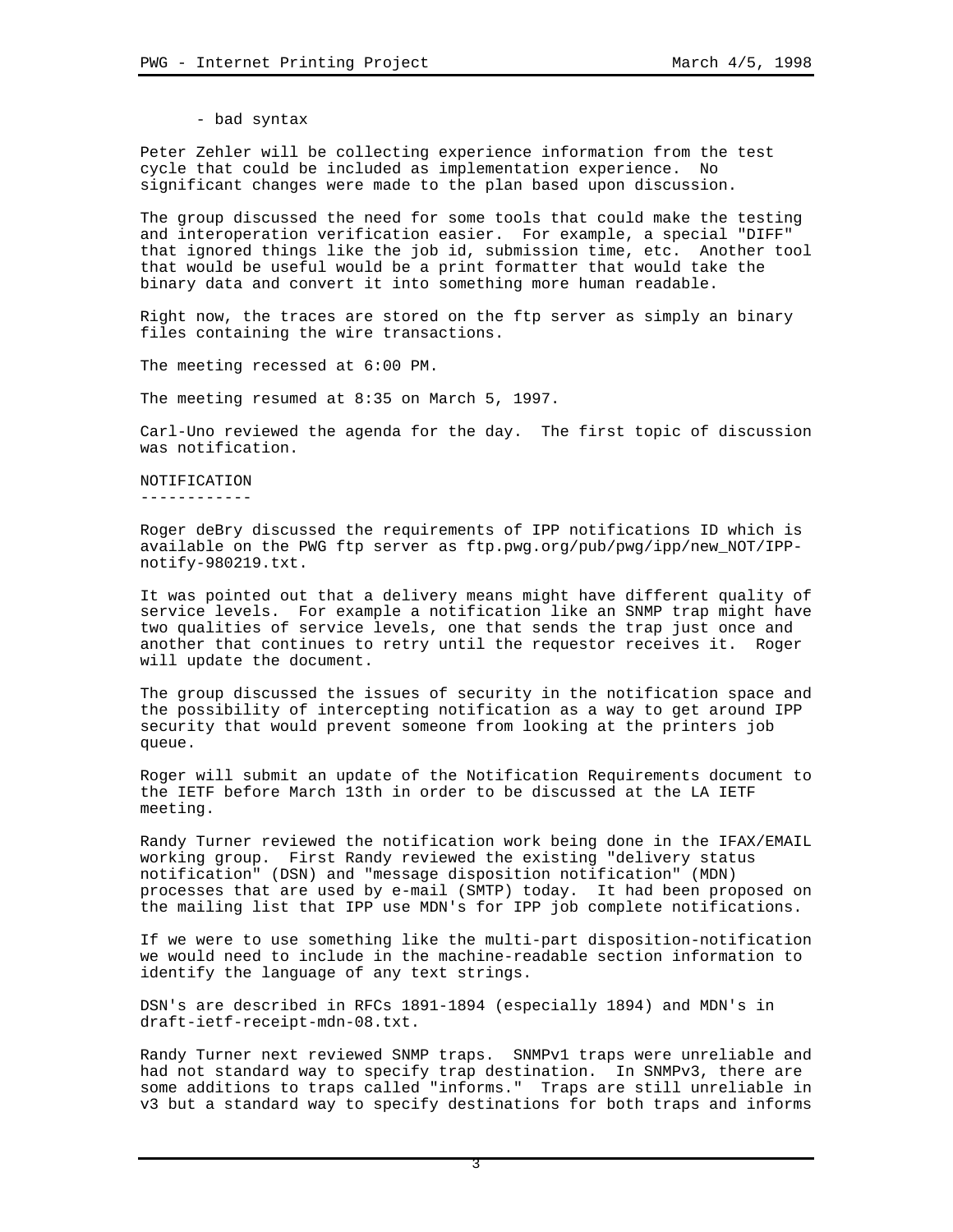were added. SNMPv3 "informs" can be reliable. Both "informs" and traps can be secure. SNMPv3 added a Target MIB that specifies destination for traps and "informs":

- names

- transport domain (upd/ip, tcp/ip, ipx, etc.)
- transport address (depends on domain)
- message processing model (V1, V2, V2C, V3)
- security method (e.g. TLS)
- security level (e.g. RC2)
- security name ("fred")
- timeout
- retry count

This is all documented in RFC2273. RFC1908 talks about interoperation between SNMPv3 and SNMPv1. Additionally, the Notification MIB allows the agent to store what traps and informs are sent to which destinations. The group discussed a number of possible ways to use these concepts for notification; however, no direction was set.

Scott Isaacson then reviewed several other notification schemes. His slides will be posted to the PWG ftp server (ftp://ftp.pwg.org/pub/pwg/ipp/new\_NOT/events-and-notification-980304.pdf). The presentation covered:

- OMG -> IDL and CORBA based
- The Open Group
- Java
- NPDS (uses RPC -- RFC1831/1832)

The group discussed what the IETF would be receptive to in this notification area. SNMPv3 and other means are available out of devices but it doesn't address the scalability issue, i.e. how do a large number of clients get information about a large numbers of printers. The concept discussed is that of an event delivery channel that would collect events from printers and distribute them to interested clients. In the Novell NDPS implementation, registration for events get sent to the printer and forwarded on to the "channel" which distributes the events.

Conceptually, IPP could be used as the registration means and a different protocol could be used to delivery the notification back to the registered client.

Harry Lewis showed a presentation covering IBM's concepts of JOB MIB Traps. Harry Lewis will be posting this presentation in the PWG ftp server in the JMP directory tree.

## DIRECTORY

Scott Isaacson presented material on the issues of mapping of IPP attributes to a directory schema. This material will be posted to the ftp server(ftp://ftp.pwg.org/pub/pwg/ipp/new\_DIR/directory-mapping-980304.pdf). Scott compared the original IPP schema proposal with SLP and what would be capable using LDAP. Scott will get back with Pete St. Pierre, who wrote the SLP printer mapping, and point out the inconsistencies between IPP and the SLP printer mapping.

## MODEL DOCUMENT

Scott reviewed a number of comments made to the DL about the model document. There were no technical changes made; several typos were identified and clarified.

4